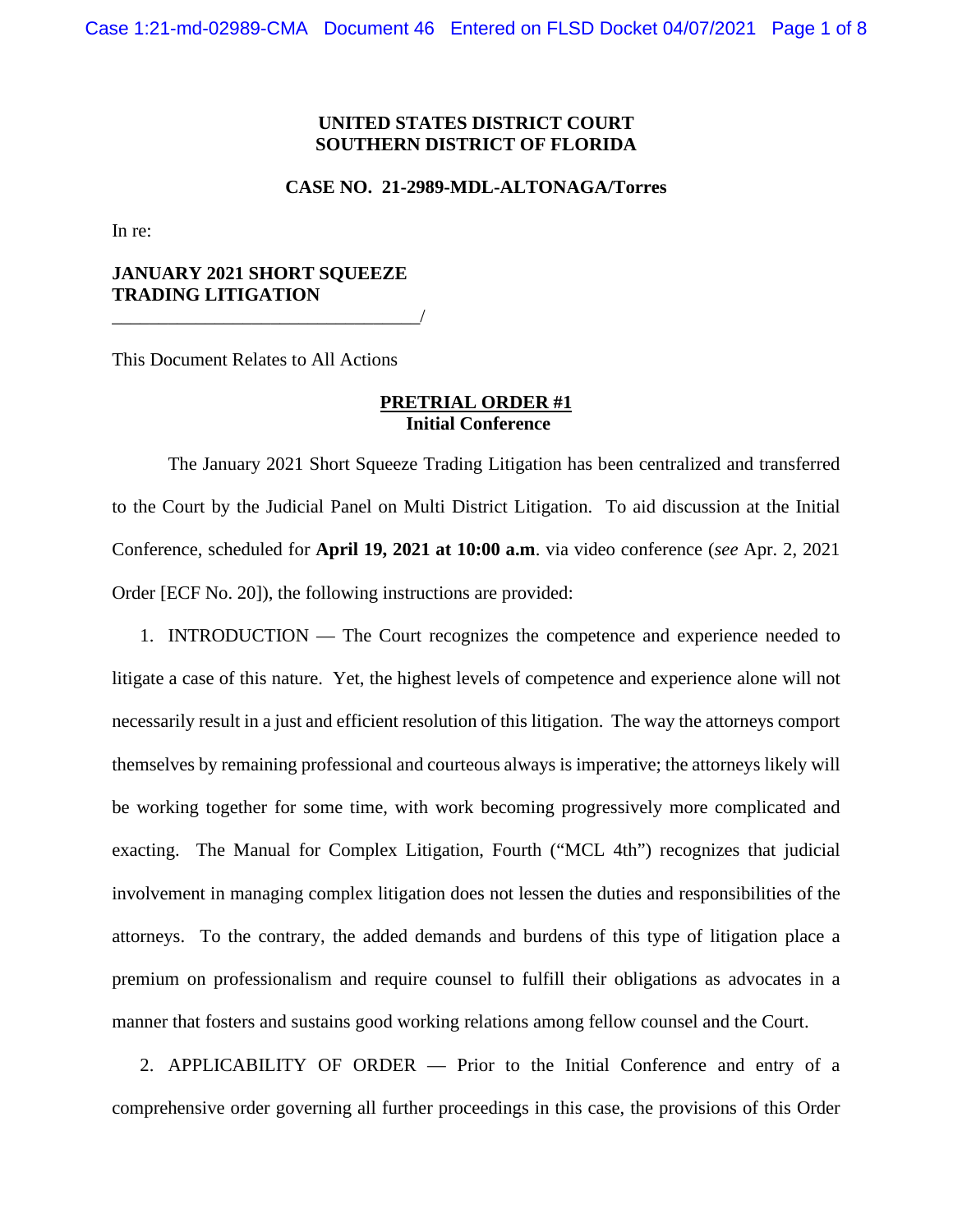# CASE NO. 21-2989-MDL-ALTONAGA/Torres Case 1:21-md-02989-CMA Document 46 Entered on FLSD Docket 04/07/2021 Page 2 of 8

shall govern the practice and procedure in those actions that were transferred to the Court by the Judicial Panel on Multi District Litigation pursuant to its order of April 1, 2021, as listed on Schedule A. This Order also applies to all related cases filed in all sections of the Southern District of Florida and will also apply to any "tag-along actions" later filed in, removed to, or transferred to the Court.

3. CONSOLIDATION — The civil actions listed on Schedule A are consolidated for pretrial purposes. Any "tag-along actions" filed in, removed to, or transferred to the Court, or directly filed in the Southern District of Florida, will automatically be consolidated with this action without the necessity of future motions or orders. This consolidation does not constitute a determination that the actions should be consolidated for trial, nor does it have the effect of making any entity a party to any action in which he, she, or it has not been named, served, or added in accordance with the Federal Rules of Civil Procedure.

4. DATE OF INITIAL CONFERENCE AND AGENDA FOR CONFERENCE — Matters relating to pretrial and discovery proceedings in these cases will be addressed at the Initial Conference scheduled for **April 19, 2021 at 10:00 a.m**. via video conference. (*See* Apr. 2, 2021 Order). Attendees may access the conference at the following link: [https://www.zoomgov.com/j/1617823610?pwd=cXU3WVF4SDNONG16R1gwQUhSbkU1UT0](https://www.zoomgov.com/j/1617823610?pwd=cXU3WVF4SDNONG16R1gwQUhSbkU1UT09) [9.](https://www.zoomgov.com/j/1617823610?pwd=cXU3WVF4SDNONG16R1gwQUhSbkU1UT09) The Meeting ID for the conference is 161 782 3610, and the Passcode is 421619. Persons granted remote access to proceedings are reminded of the general prohibition against photographing, recording, and rebroadcasting court proceedings. Violation of these prohibitions may result in sanctions, including removal of court-issued media credentials, restricted entry to future hearings, denial of entry to future hearings, or any other sanctions deemed necessary by the Court.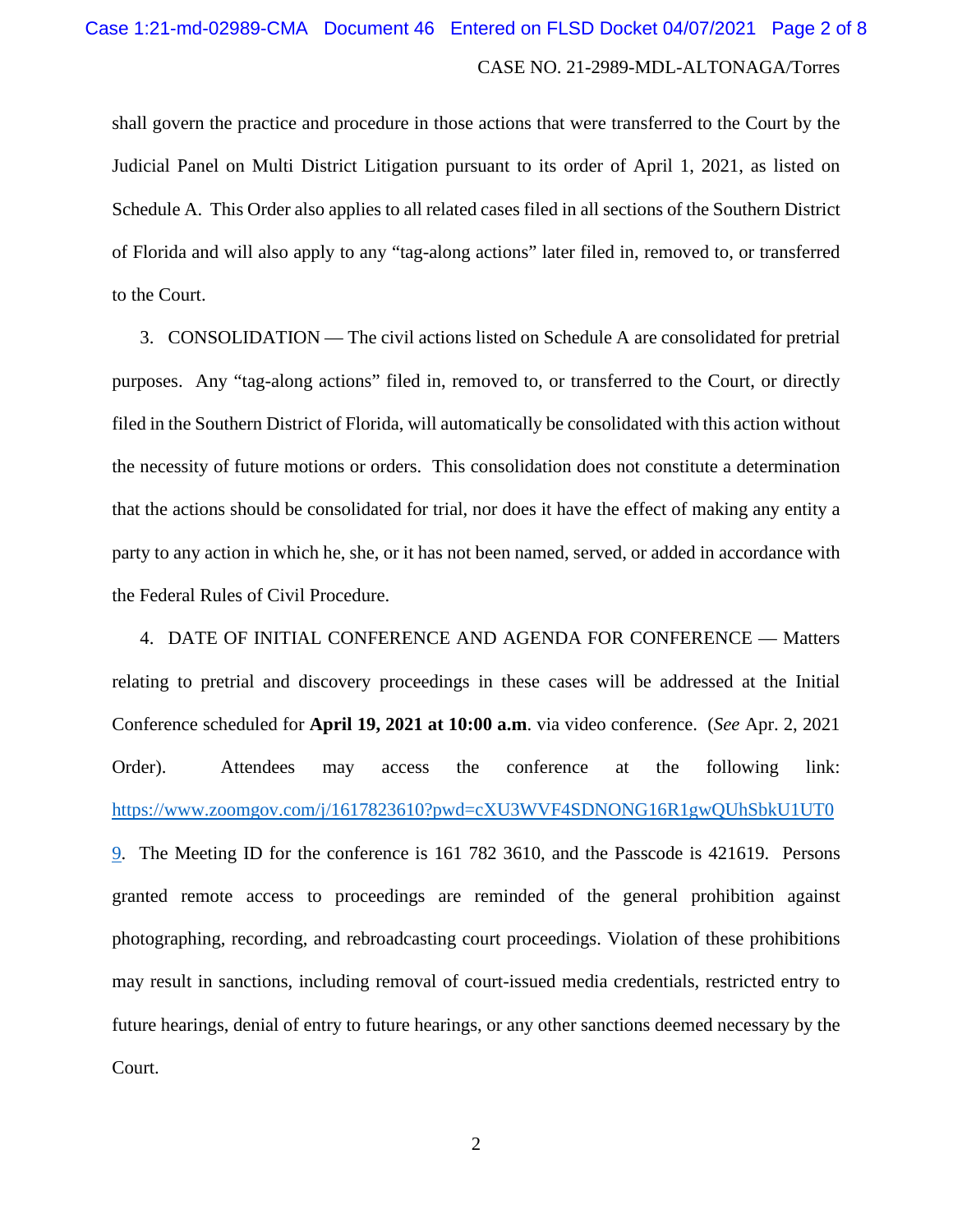## CASE NO. 21-2989-MDL-ALTONAGA/Torres Case 1:21-md-02989-CMA Document 46 Entered on FLSD Docket 04/07/2021 Page 3 of 8

The Initial Conference will be held for the purposes specified in Federal Rules of Civil Procedure 16(a), 16(b), 16(c), and 26(f). Counsel are expected to familiarize themselves with the MCL 4th and be prepared at the Initial Conference to suggest procedures that will facilitate the expeditious, economical, and just resolution of this litigation. The items listed in the MCL 4th Sections 22.6, 22.61, 22.62, and 22.63 shall, to the extent applicable, constitute a tentative agenda for the Initial Conference. Counsel shall confer and seek consensus to the extent possible with respect to the items on the agenda, including a proposed discovery plan, amendment of pleadings, consideration of any class action allegations, and a briefing schedule for pretrial motions, and be prepared to discuss the mode of trial(s). Counsel shall also confer and be prepared to discuss possible groupings of related cases and issues, the appointment of lead counsel, liaison counsel, and trial counsel, including already-filed motions seeking such appointment; in doing so, counsel shall seek to ensure the interests of all parties are fairly, efficiently, and economically represented. If the parties have any suggestions as to any case management orders or additional agenda items, these shall be filed in this case as a "Notice of Filing Suggested Case Management Orders and/or Additional Agenda Items" on or before **April 14, 2021**.

5. APPEARANCE AT INITIAL CONFERENCE — Each party represented by counsel shall appear at the Initial Conference through its attorney who will have primary responsibility for the party's interest in this litigation. Parties not represented by counsel may appear in person or through an authorized and responsible agent. To minimize costs and facilitate a manageable Initial Conference, parties with similar interests may agree, to the extent practicable, to have an attending attorney represent their interests at the Conference. By designating an attorney to represent its interest at the Initial Conference, a party will not be precluded from selecting other representation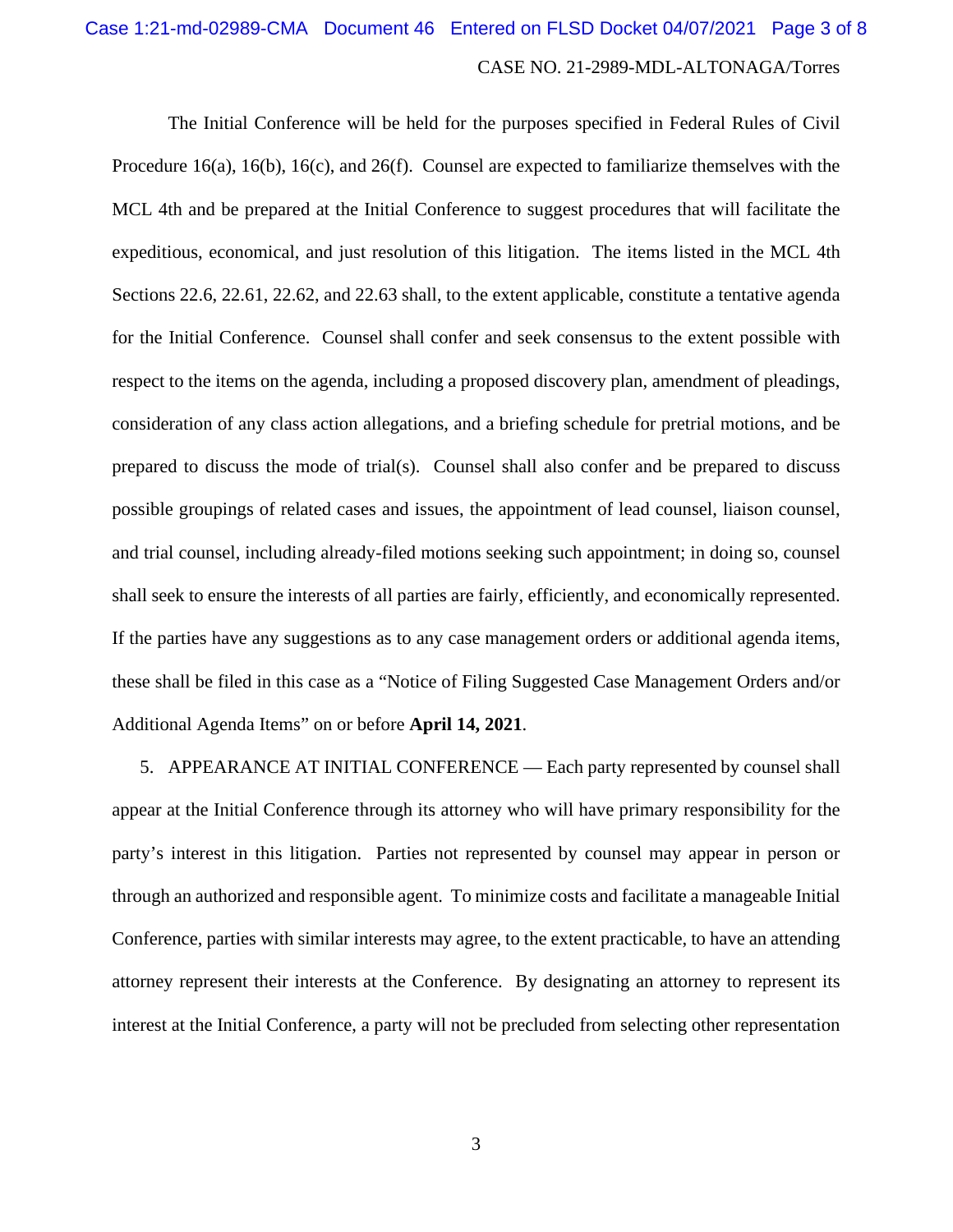during the litigation, nor will attendance at the Conference waive objections to jurisdiction, venue or service.

6. EXTENSION, STAY, & PENDING MOTIONS — Each Defendant is granted an extension of time for responding by motion or answer to the complaint(s) until a date to be set by the Court. Pending the Initial Conference and further orders of the Court, all outstanding discovery proceedings are stayed, and no further discovery shall be initiated. In addition, all motions pending at the time of transfer are **DENIED WITHOUT PREJUDICE**.

7. MASTER DOCKET FILE — Any pleading or document which is to be filed in any of these actions shall be filed with the Clerk of the Court in the Southern District of Florida and not in the transferor court. The Clerk of Court will maintain a master docket case file under the style "In Re: JANUARY 2021 SHORT SQUEEZE TRADING LITIGATION" and the identification "21-2989-MDL." When a filing is intended to be applicable to all actions, this shall be indicated in the caption of the filing by the words: "This Document Relates to All Actions." When a filing is intended to apply to less than all cases, this Court's docket number for each individual case to which the document relates shall appear immediately after the words "This Document Relates to" in the caption of the filing. The following is a sample of the filing caption:

### **UNITED STATES DISTRICT COURT SOUTHERN DISTRICT OF FLORIDA**

### **CASE NO. 21-2989-MDL-ALTONAGA/Torres**

In re:

**JANUARY 2021 SHORT SQUEEZE TRADING LITIGATION**

\_\_\_\_\_\_\_\_\_\_\_\_\_\_\_\_\_\_\_\_\_\_\_\_\_\_\_\_\_\_\_\_\_/

This Document Relates to: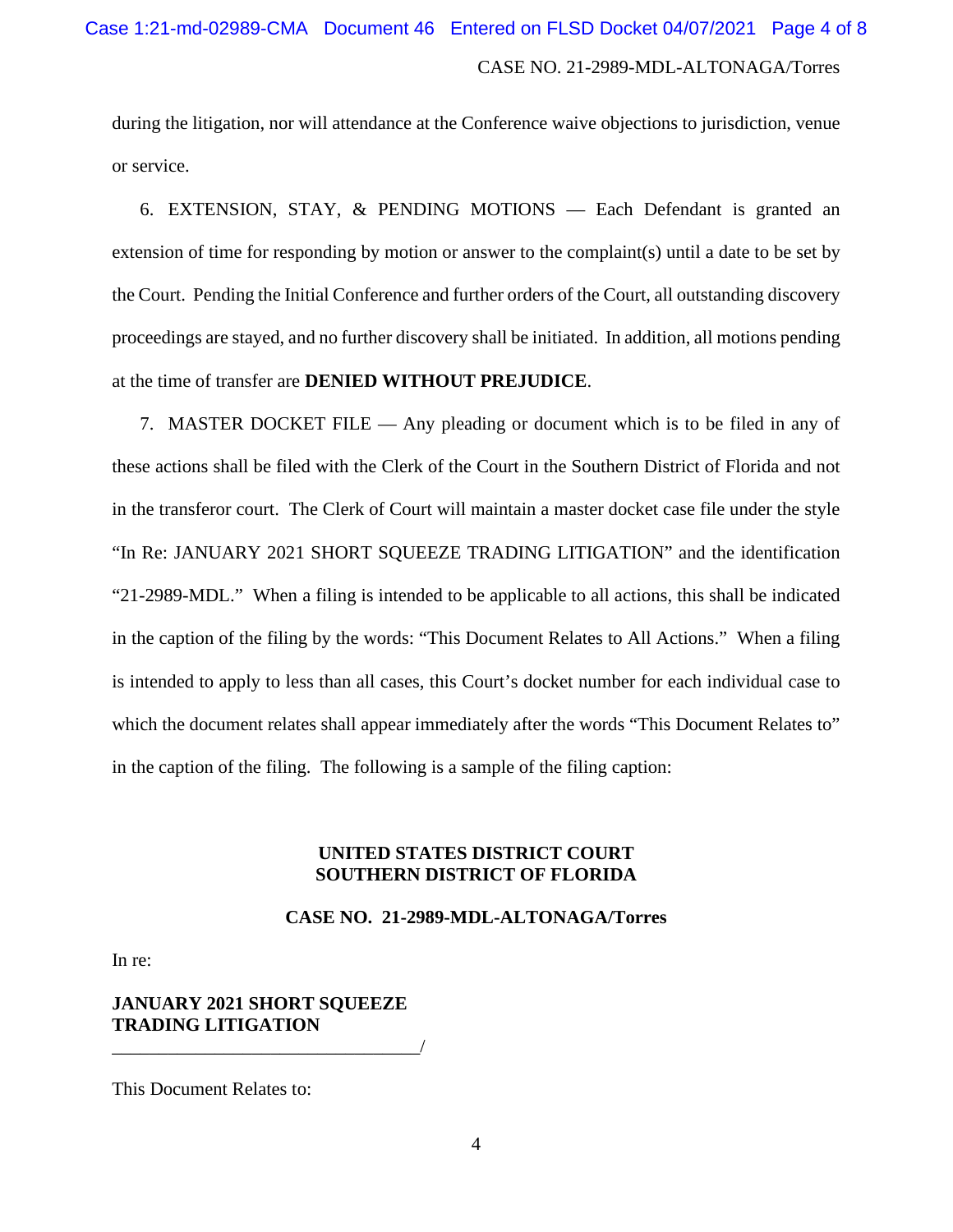8. FILING — All documents filed in the Court must be filed electronically pursuant to Local Rule 5.1(b) and the Court's Administrative Procedures for Electronic Filing. Information on electronic filing can be found on the Court's website at: [https://www.flsd.uscourts.gov/policies](https://www.flsd.uscourts.gov/policies-procedures)[procedures.](https://www.flsd.uscourts.gov/policies-procedures)

9. ATTORNEY ADMISSIONS — Counsel who appeared in a transferor court prior to transfer need not enter an additional appearance before this Court.

Attorneys not admitted to practice in the United States District Court for the Southern District of Florida and who have not obtained local counsel are allowed electronic filing privileges *in this January 2021 Short Squeeze Trading Litigation only*, and are permitted to file and receive service of documents electronically according to this Court's CM/ECF Administrative Procedures, notwithstanding language to the contrary in Special Rule 4 of the Local Rules of the United States District Court for the Southern District of Florida. Such attorneys shall file the Certificate of Understanding attached at Schedule B. The Court directs the Court Administrator-Clerk of Court to assign CM/ECF usernames and passwords to such attorneys following the receipt by the Clerk of Court of properly executed Certificates of Understanding.

An attorney who, due to exceptional circumstances, is unable to comply with the requirements of electronic filing, may apply to the Court for an order granting an exemption. The application shall be in writing and shall state the reason for the attorney's inability to comply.

*Pro se* litigants shall file their documents with the Clerk of Court on paper.

10. DOCKETING — When an action that properly belongs as part of *In Re: January 2021 Short Squeeze Trading Litigation* is hereinafter filed in the Southern District of Florida or transferred here from another court, the Clerk of Court shall:

a. File a copy of this Order in the separate file for such action;

5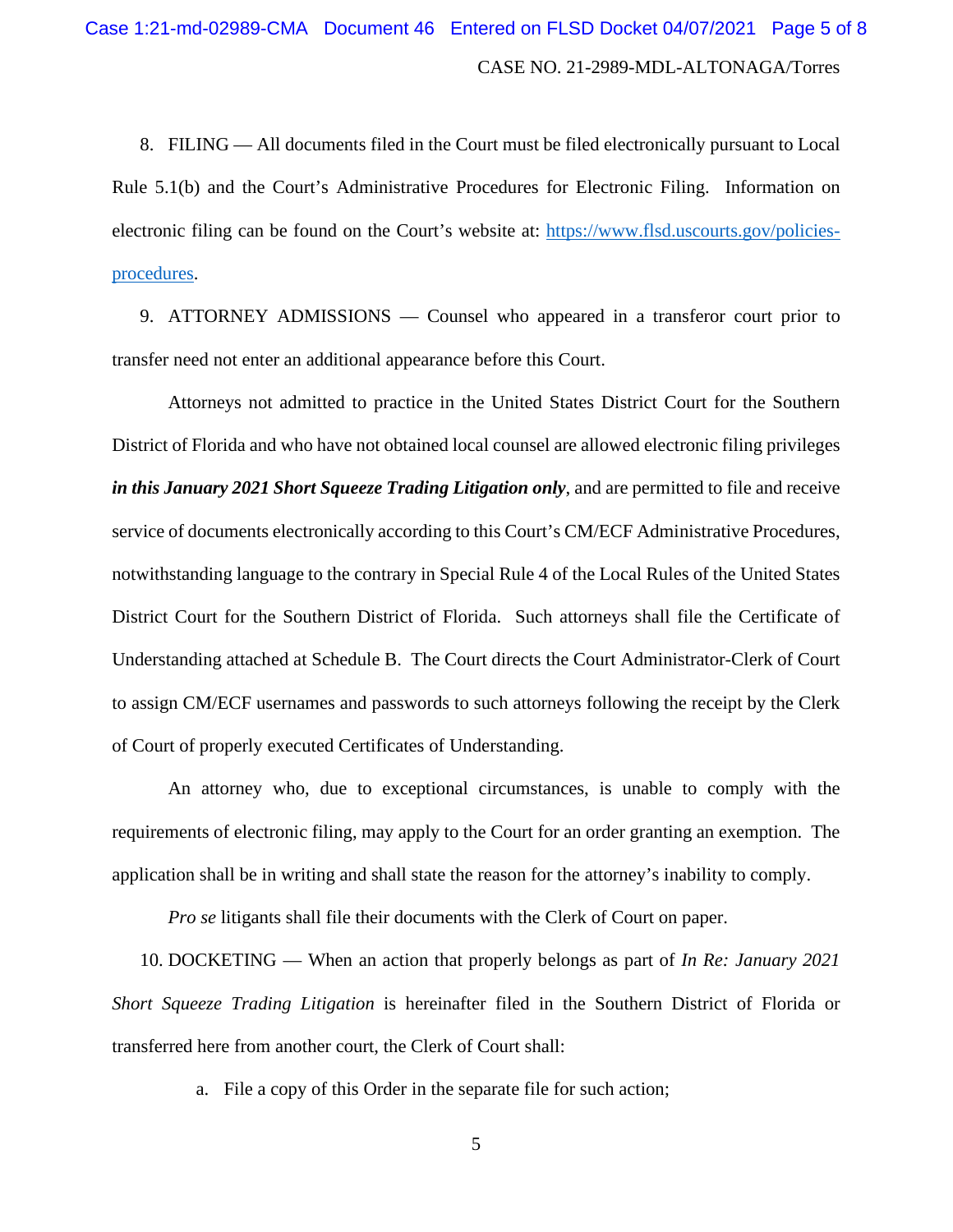- b. Make an appropriate entry on the master docket sheet;
- c. Forward to the attorneys for the plaintiff in the newly filed or transferred case a copy of this Order;
- d. Upon the first appearance of any new defendant, forward to the attorneys for the defendant in such newly filed or transferred cases a copy of this Order.

11. PRESERVATION OF EVIDENCE ––– All parties and their counsel are reminded of their duty to preserve evidence that may be relevant to this action. The duty extends to documents, data, and tangible things in possession, custody and control of the parties to this action, and any employees, agents, contractors, carriers, bailees, or other nonparties who possess materials reasonably anticipated to be subject to discovery in this action. "Documents, data, and tangible things" are to be interpreted broadly to include writings, records, files, correspondence, reports, memoranda, calendars, diaries, minutes, electronic messages, voice mail, e-mail, telephone message records or logs, computer and network activity logs, hard drives, backup data, removable computer storage media such as tapes, discs and cards, printouts, document image files, web pages, databases, spreadsheets, software, books, ledgers, journals, orders, invoices, bills, vouchers, checks statements, worksheets, summaries, compilations, computations, charts, diagrams, graphic presentations, drawings, films, charts, digital or chemical process photographs, video, phonographic, tape or digital recordings or transcripts thereof, drafts, jottings and notes, studies or drafts of studies or other similar such material. Information that serves to identify, locate, or link such material, such as file inventories, file folders, indices, and metadata, is also included in this definition. Preservation includes the obligation not to alter any such thing as to its form, content, or manner of filing. Until the parties reach an agreement on a preservation plan or the Court orders otherwise, each party shall take reasonable steps to preserve all documents, data and tangible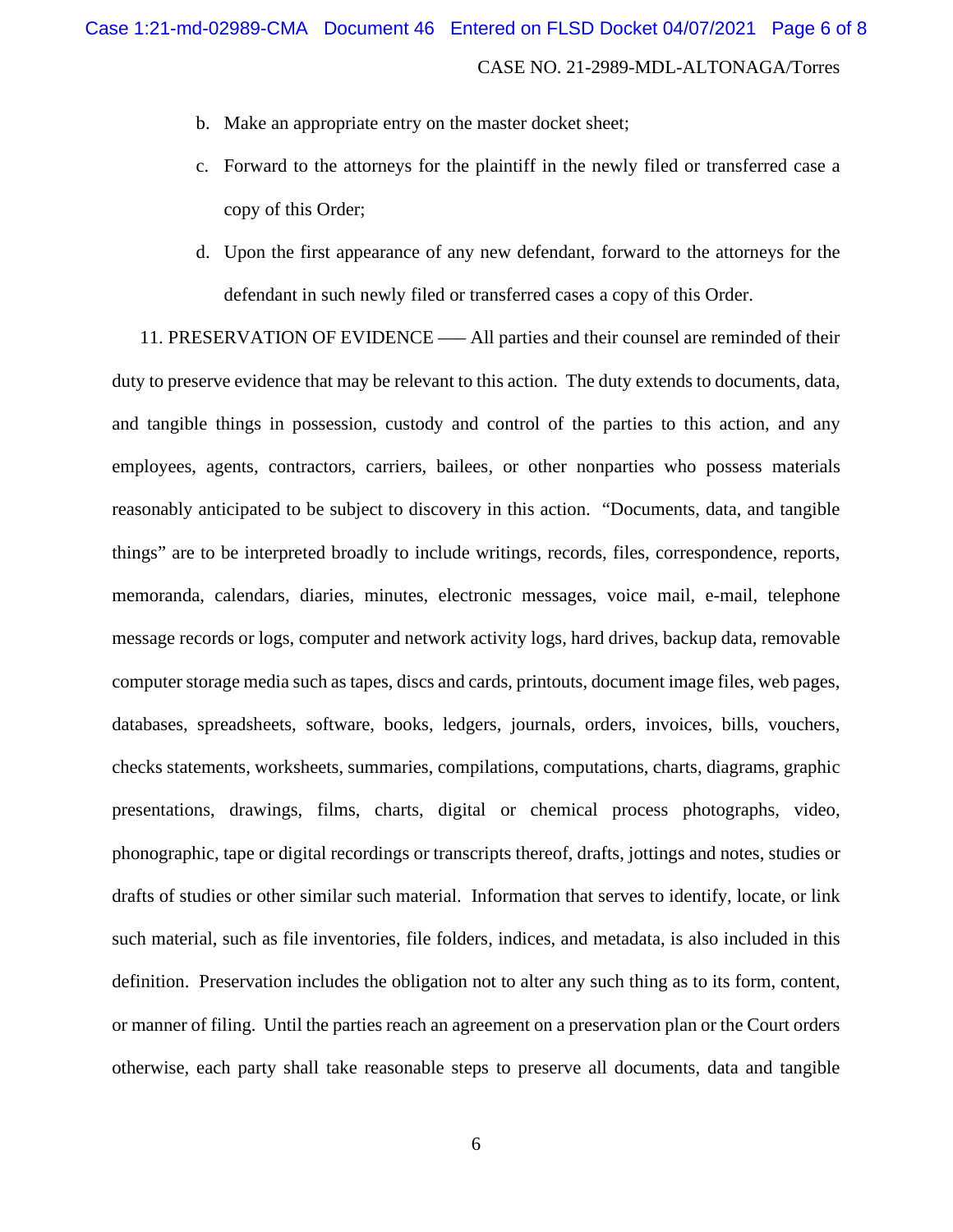# CASE NO. 21-2989-MDL-ALTONAGA/Torres Case 1:21-md-02989-CMA Document 46 Entered on FLSD Docket 04/07/2021 Page 7 of 8

things containing information potentially relevant to the subject matter of this litigation. Counsel are under an obligation to the Court to exercise all reasonable efforts to identify and notify parties and nonparties, including employees of corporate or institutional parties, of the contents of this paragraph. Failure to comply may lead to dismissal of claims, striking of defenses, imposition of adverse inferences, or other consequences.

Before any devices, tangible things, documents, and other records which are reasonably calculated to lead to admissible evidence are destroyed, altered, or erased, counsel shall confer to resolve questions as to whether the information should be preserved. If counsel are unable to agree, any party may apply to the Court for clarification or relief from this Order upon reasonable notice.

12. FILING OF DISCOVERY REQUESTS — In accordance with Local Rule 26.1(b), discovery requests and responses are not to be filed nor sent to the Judges' Chambers, except when specifically ordered by the Court to the extent needed in connection with a motion.

13. COMMUNICATION WITH THE COURT — Unless otherwise ordered by the Court, all substantive communications with the Court shall be in writing, with copies to opposing counsel. Nevertheless, the Court recognizes that cooperation by and among Plaintiffs' counsel and by and among Defendants' counsel is essential for the orderly and expeditious resolution of this litigation. The communication of information among and between Plaintiffs' counsel and among and between Defendants' counsel shall not be deemed a waiver of the attorney-client privilege or the protection afforded attorney's work product, and cooperative efforts contemplated above shall in no way be used against any Plaintiff by any Defendant or against any Defendant by any Plaintiff. Nothing contained in this provision shall be construed to limit the rights of any party or counsel to assert the attorney-client privilege or attorney work product doctrine.